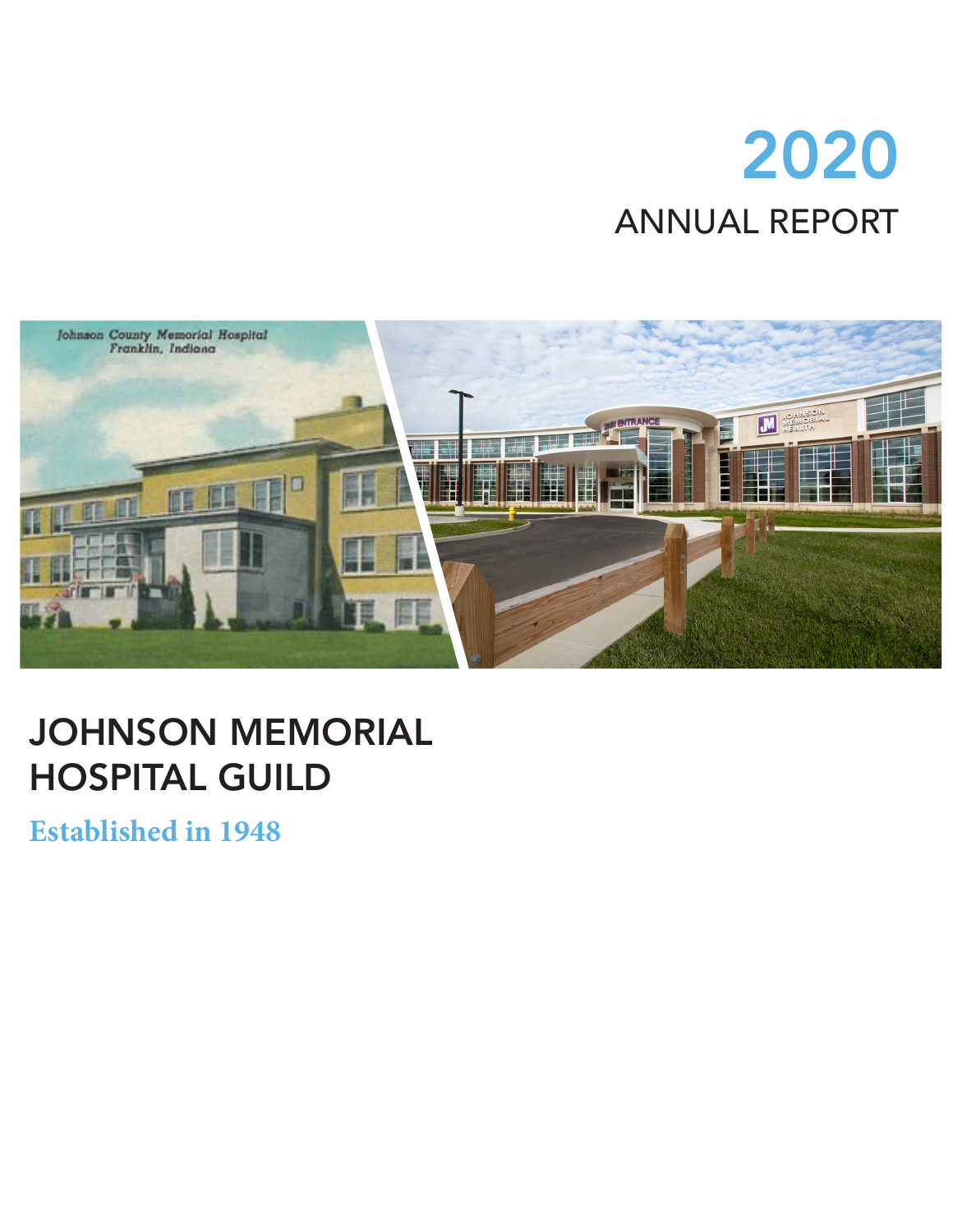#### Johnson Memorial Hospital Guild

## **Staying Strong In 2020**

#### Guild Board of Directors

Nancy Patterson, President Joan Douglas, Vice-President Mike Armstrong, Treasurer Al Duby, Secretary Beth Ross, Johnson Memorial Health Liaison

### **Notes from the Presidents**

Thanks to everyone who supported the JMH Guild in 2020. I am pleased to share the Guild's generosity with you and appreciate their work and effort in raising funds to serve our patients, visitors and staff. Everything they do makes someone's day a little brighter and it does not go unnoticed.

With much appreciation,

Dr. David Dunkle, President & CEO Johnson Memorial Health

> Funds raised by the Johnson Memorial Hospital Guild are to improve the patient and visitor experience at Johnson Memorial Health.

## " Great things are done by a series of small things brought together."

Vincent Van Gogh

The guild membership is made up of present and former volunteers and Johnson Memorial Health employees.

#### 2020 Guild Members

| Michael Armstrong          | Joyce Heck         |
|----------------------------|--------------------|
| Deanna Baker               | Linda Jacobsen     |
| Tasha Balistrire           | Kelsey Kasting     |
| Barbara Baxter             | Patty Kinney       |
| <b>Betty Blakely</b>       | Steve Leser        |
| Barbara Butler             | <b>Terry Moore</b> |
| Mike Clark                 | Helen Orman        |
| Sylvia Davis               | Barbara Painter,   |
| Joan Douglas               | Victoria Pauley    |
| Al Duby                    | Nancy Patterson    |
| <b>Sharron Elson</b>       | Linda Rasmussen    |
| <b>Christine Esterline</b> | Beth Ross          |
| Darrell French             | Paula Wood         |
| Charlene Hawkins           | Debbie Yohler      |
|                            |                    |

It has been an honor to serve as the 2020 President of the JMH Guild! I wish to thank the dedicated Guild members, JMH Volunteers, Board of Directors and all of the employees who shop at The Gifting Tree and support us during other events that have raised funds in order to give back to JMH. With all of your help, we survived the challenges of 2020 and were still able to fulfil our goals.

#### Warmly,

Nancy Patterson, President Johnson Memorial Hospital Guild

#### Join The Guild

Membership applications are available in The Gifting Tree. The annual membership fee is \$3 for individuals and \$5 for church or civic groups. All members are invited to attend all 2021 guild meetings to discuss fundraisers and participate in planning outreach activities. Guild members receive a 15% discount on the purchase of most items in The Gifting Tree.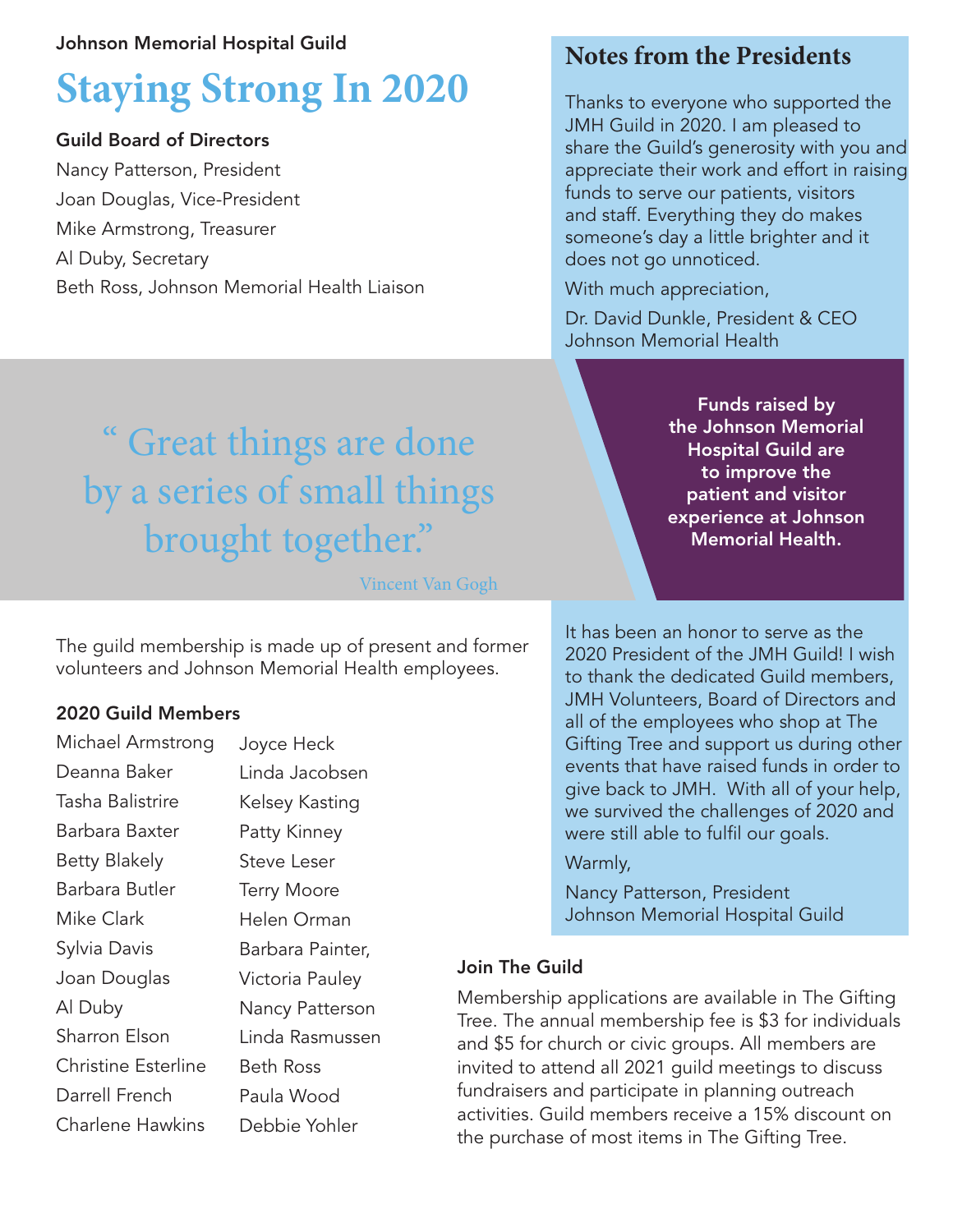#### Our Appreciation To Johnson Memorial Health Employees

The Johnson Memorial Hospital Guild has never been so proud to be part of Johnson Memorial Health as we were in 2020. From the outbreak of the pandemic in March through the end of the year, we witnessed the resilience of you, the essential healthcare worker, on the front line and behind the scenes; everyone performing top-notch and adapting to the changes in our workplace day by day. The guild is very thankful for your compassion and hard work to the patients and visitors we all serve with quality care. The support you have shown through shopping in The Gifting Tree and participating in fundraisers is very appreciated. Thank you so much. Though we experienced a decline in income in 2020, we were able to stay true to our commitments and continued to share encouragement.

#### 2020 Income

| The Gifting Tree \$14,000                    |
|----------------------------------------------|
| Scrubs on Wheels $\dots \dots \dots$ \$2,871 |
| Collective Goods (Books R Fun). \$1,102      |
| Jack's Donuts \$98                           |
| Amazon Smile Donations \$135                 |
| JMH Canteen Machines \$5,146                 |
| Reg & Company Jewelry  \$564                 |
| Guild Flea Market \$275                      |
| Kroger Rewards<br>\$32                       |
| JMH Apparel Online Store<br>\$691            |
| Coffee Girls \$43                            |
| The Nutman \$747                             |

#### Grants Received

| Johnson County REMC Operation Round-Up       |  |
|----------------------------------------------|--|
| Grant, (bariatric wheelchair mover). \$5,000 |  |

#### Donations Received

| Pumpkin Decorating Contest \$651                            |  |
|-------------------------------------------------------------|--|
| 2019 Balance Forward \$31,490<br>Total 2020 Income \$31,355 |  |

#### Expenses

| Johnson County Public Library,<br>1-2-3, Read to Me Program                                                     | \$2,000 |
|-----------------------------------------------------------------------------------------------------------------|---------|
| <b>Continuing Education</b><br>Scholarships<br>Haleigh Hayes \$1,000                                            |         |
| April Horvath \$1,000<br>Bailey Thorpe  \$1,000                                                                 |         |
| <b>High School Scholarships</b><br>Kristy Gregory \$1,000<br>Savannah Ponsler  \$1,000<br>Brayden Short \$1,000 |         |
| <b>JMH Cardiac Rehab</b><br>Recumbent Bike. \$2,760                                                             |         |
| Stuffed Animals for ER/Surgery \$1,419                                                                          |         |
| <b>Standard Electric Wheelchair</b><br>Mover \$1,299                                                            |         |
|                                                                                                                 |         |

| Ending Balance \$28,512                                                   |         |
|---------------------------------------------------------------------------|---------|
| Total 2020 Expenses: \$34,333                                             |         |
| Jack's Donuts for Employees                                               | \$480   |
| Coloring Books/Crayons for Pediatrics                                     | \$100   |
| Annual Volunteer Valentine Tea                                            | \$217   |
| JMH Foundation Covid Relief Fund.                                         | \$700   |
| Guild Tables and Cart                                                     | \$937   |
| JMH Canteen Rental Space                                                  | \$4,500 |
| Surgery Comfort Pillows, Greenwood<br>Presbyterian and Eastside Quilters. | \$60    |
| Clothing for patients in ED & Surgery \$1,677                             |         |
| JMH Medical Imaging, Stryker Wheeler \$2,930                              |         |
| Guild Administration & Miscellaneous \$404                                |         |
| Bariatric Electric Wheelchair Mover \$8,850                               |         |